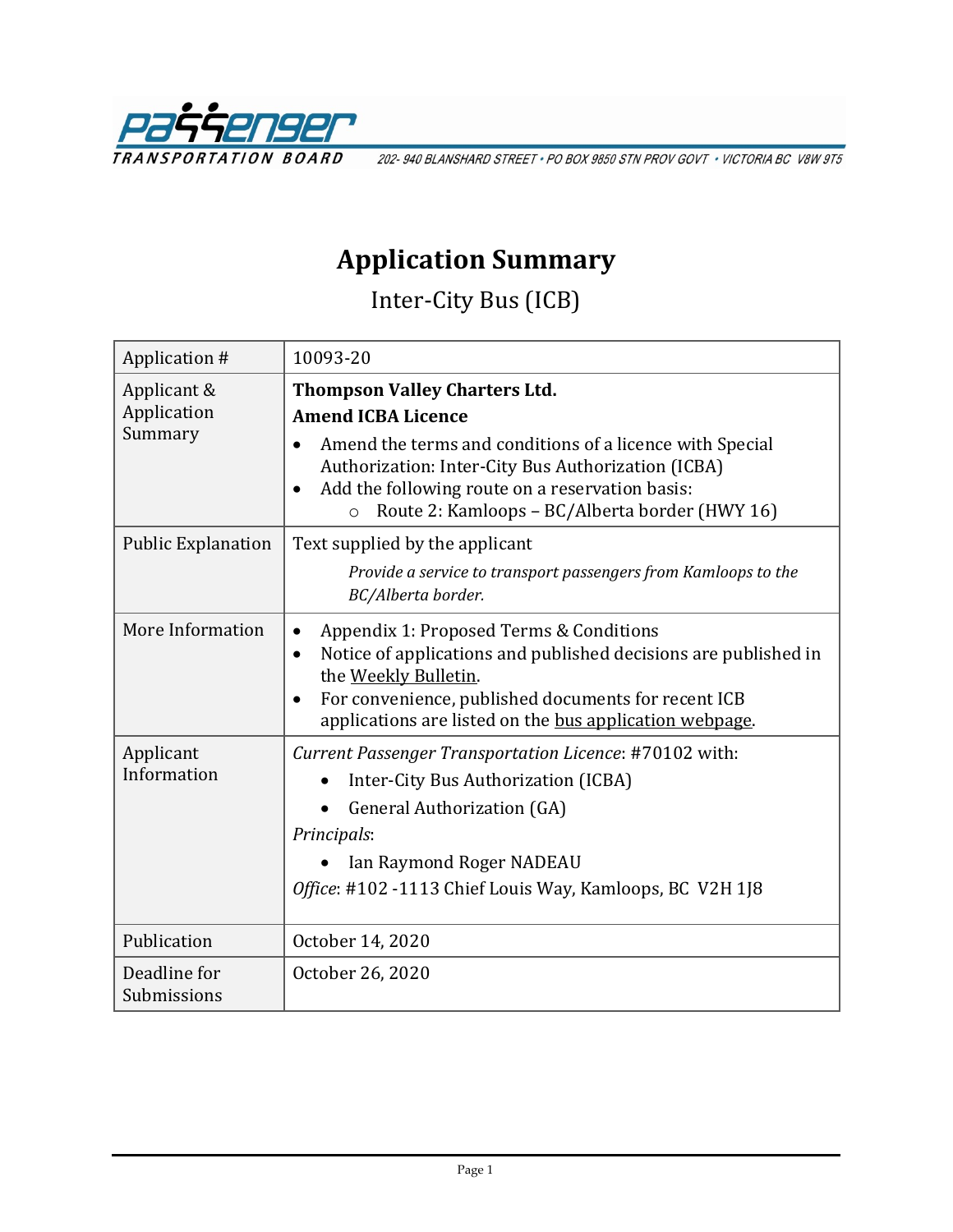## **Thompson Valley Charters Ltd.**

## **Appendix 1**

## **Special Authorization & Proposed Terms & Conditions of Licence**

The applicant seeks approval of amendments to its Inter-City Bus Authorization (ICBA) that, if approved in whole, will contain the terms and condition set out below.

| <b>Special Authorization</b><br><b>INTER-CITY BUS AUTHORIZATION (ICBA)</b><br><b>Terms &amp; Conditions</b> |                                                                                                                                                                                                                                                                                                                                                                               |  |  |  |
|-------------------------------------------------------------------------------------------------------------|-------------------------------------------------------------------------------------------------------------------------------------------------------------------------------------------------------------------------------------------------------------------------------------------------------------------------------------------------------------------------------|--|--|--|
| <b>Definitions</b>                                                                                          | "Board" means the Passenger Transportation Board<br>"Registrar" means the Registrar, Passenger Transportation                                                                                                                                                                                                                                                                 |  |  |  |
| A. Legislative Requirements                                                                                 |                                                                                                                                                                                                                                                                                                                                                                               |  |  |  |
| <b>Vehicle Identifiers</b>                                                                                  | Each motor vehicle operated under this authorization must display, at the<br>times and in the form and manner required by the Registrar, a vehicle<br>identifier that is:<br>(a) issued to the licensee by the Registrar; or<br>(b) authorized by the Registrar to be issued by the licensee.                                                                                 |  |  |  |
| <b>B.</b> Services                                                                                          |                                                                                                                                                                                                                                                                                                                                                                               |  |  |  |
| <b>Services</b>                                                                                             | Transportation of passengers must be provided:<br>(a) on a scheduled basis; and<br>(b) in accordance with minimum frequencies and other terms and<br>conditions of licence that apply to the routes and route points.                                                                                                                                                         |  |  |  |
| <b>Schedules</b>                                                                                            | The licence holder must publish, in a manner accessible to the general<br>public, a schedule for each route with the time and location of each stop;<br>and must carry in each vehicle a copy of the schedule that the vehicle is<br>following.                                                                                                                               |  |  |  |
| <b>Service Exception</b>                                                                                    | Routes may only be operated on a "pre-booked" or "reservation required"<br>basis if the route points are:<br>(a) designated as reservation required in the licence;<br>(b) identified as pre-booked or reservation required in all current;<br>published schedule information; and<br>(c) available at all times for pre-booking or reservation on the<br>licensee's website. |  |  |  |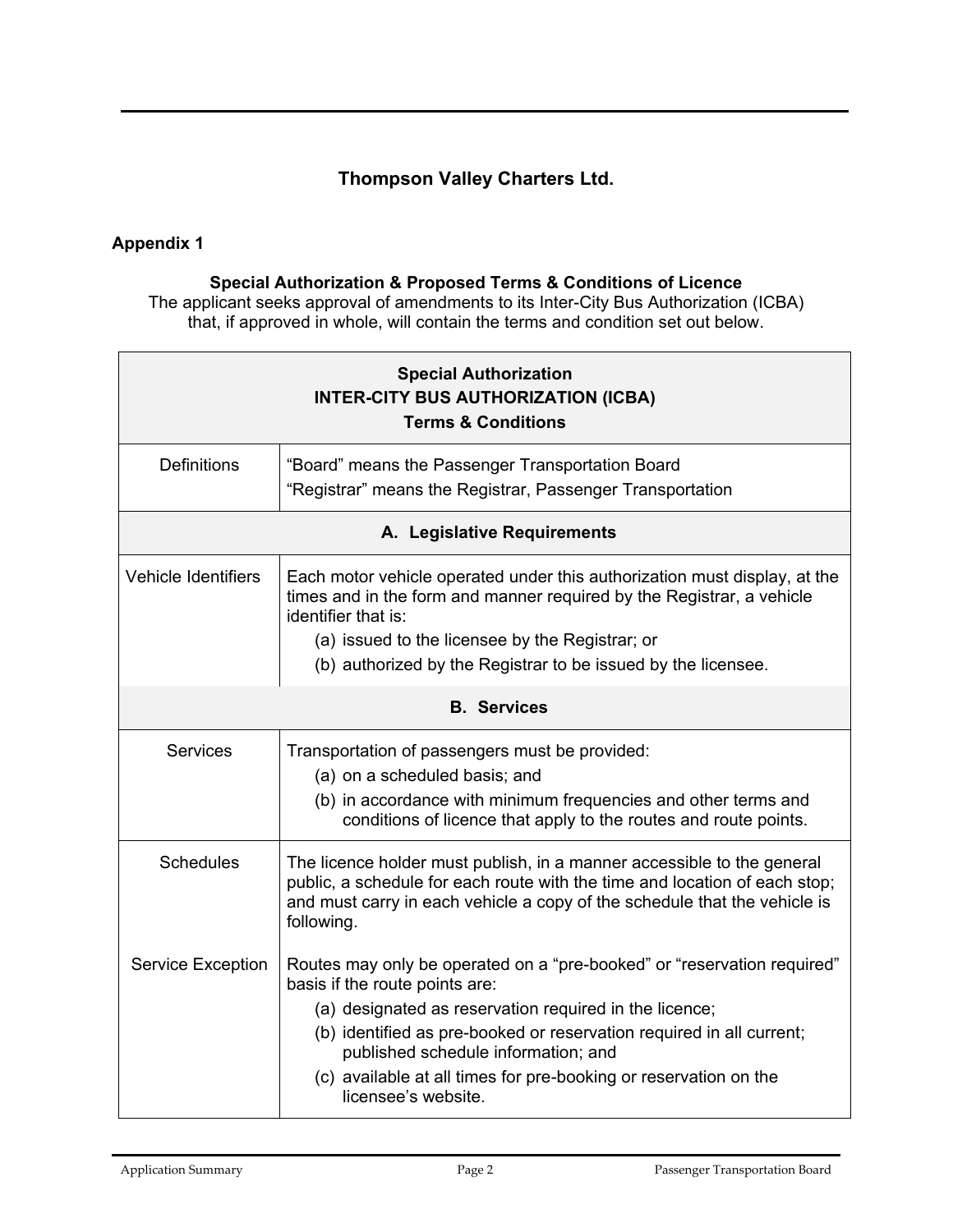|                                         | When these conditions are met and when no reservations have been<br>received for pick up or drop off at one or more points on the route by the<br>time service is scheduled to be provided, the licence holder has the<br>option of not providing service to those points that would otherwise be<br>required.                                                                                                                                                           |  |  |
|-----------------------------------------|--------------------------------------------------------------------------------------------------------------------------------------------------------------------------------------------------------------------------------------------------------------------------------------------------------------------------------------------------------------------------------------------------------------------------------------------------------------------------|--|--|
| <b>Engaged Carrier</b><br>Authorization | The holder of this licence may operate as an inter-city bus when engaged<br>by another licensed operator in the following limited circumstances:<br>(a) the other licensed operator must have a special authorization to<br>operate an inter-city bus under a licence issued pursuant to the<br>Passenger Transportation Act (British Columbia) or the Motor<br>Vehicle Transport Act (Canada);<br>(b) the holder of this licence must have signed written authorization |  |  |
|                                         | from the other licensed operator specifying the terms by which the<br>licence holder is engaged including the period for which the<br>written authorization is valid;                                                                                                                                                                                                                                                                                                    |  |  |
|                                         | (c) the holder of this licence must operate its vehicles in accordance<br>with all the applicable terms and conditions of the other licensed<br>operator's licence; and                                                                                                                                                                                                                                                                                                  |  |  |
|                                         | (d) the holder of this licence must carry in its vehicles a copy of the<br>written authorization referred to in paragraph (b) and a copy of the<br>terms and conditions of the other licensed operator's licence when<br>operating under this engaged carrier authorization.                                                                                                                                                                                             |  |  |
| Route 1                                 |                                                                                                                                                                                                                                                                                                                                                                                                                                                                          |  |  |
| <b>Terminating Point 1:</b>             | <b>City of Kamloops</b>                                                                                                                                                                                                                                                                                                                                                                                                                                                  |  |  |
| <b>Terminating Point 2:</b>             | <b>Sun Peaks Resort</b>                                                                                                                                                                                                                                                                                                                                                                                                                                                  |  |  |
| Corridors:                              | Highway 5<br>Heffley Louis Kingsley Creek Road                                                                                                                                                                                                                                                                                                                                                                                                                           |  |  |
| <b>Route Points</b>                     | Minimum Frequencies                                                                                                                                                                                                                                                                                                                                                                                                                                                      |  |  |
| City of Kamloops                        | 1 trip per day (each direction)                                                                                                                                                                                                                                                                                                                                                                                                                                          |  |  |
| <b>Sun Peaks Resort</b>                 | 1 trip per day (each direction)                                                                                                                                                                                                                                                                                                                                                                                                                                          |  |  |
|                                         |                                                                                                                                                                                                                                                                                                                                                                                                                                                                          |  |  |

Limited Pick Up & Drop Off:

*Northbound: City of Kamloops to Sun Peaks Resort*

Passengers may only be picked up only from the City of Kamloops through until (but not including) arrival at Sun Peaks Resort. Scheduled pickup locations may be served on a reservation-only basis when the published schedule indicates that a reservation is required for pick up at those particular stops. All passengers are dropped off at Sun Peaks Resort. Southbound: Sun Peaks Resort to City of Kamloops